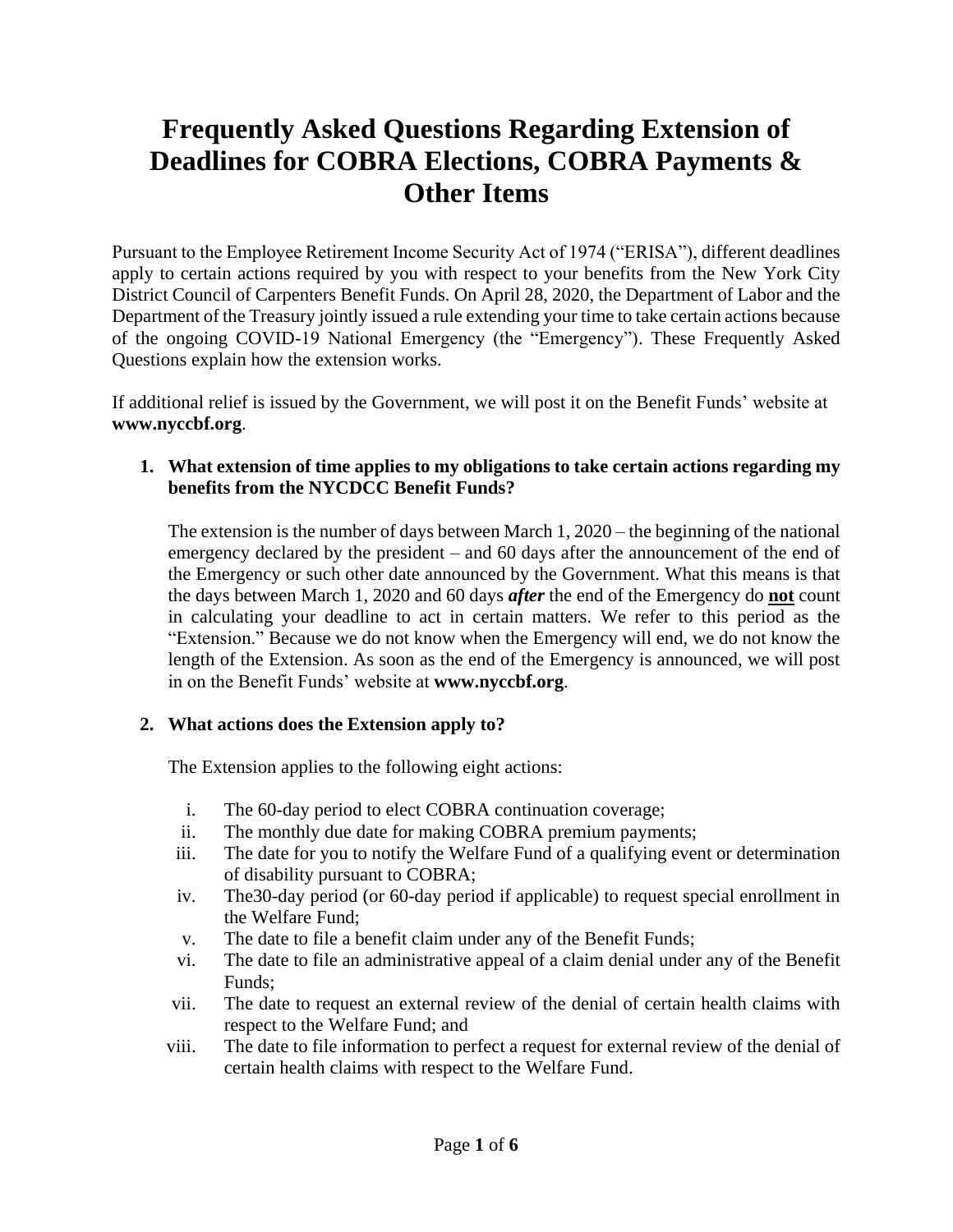## **3. Explain how the Extension applies to electing COBRA continuation coverage.**

*Assumption used in this example:* This example assumes that the Emergency ends on May 31, 2020 and disregards the number of days between March 1, 2020 and July 30,  $2020$  (the  $60<sup>th</sup>$  day after the end of the Emergency) in determining your deadline to elect COBRA. If the Emergency ends on a different date, your deadline to elect COBRA will be different because the disregarded time period will be different.

*How it works without the Extension:* If you are eligible to elect COBRA coverage to extend your Welfare Fund coverage, you must return the COBRA Election Notice to the Welfare Fund by the 60<sup>th</sup> day after the date of the COBRA Notice.

## *Example of how the Extension works:*

- ➢ Assume your coverage under the Welfare Fund ended on March 30, 2020 because you did not have enough hours in your bank to maintain eligibility.
- ➢ Your COBRA Election Notice is dated April 1, 2020. Without the Extension, you have 60 days from April 1, 2020 to return the Election Notice to the Fund Office.
- $\triangleright$  Because of the Extension, the 60-day period does not begin to run until the  $60<sup>th</sup>$  day after the end of the Emergency.
- $\triangleright$  If the Emergency ends on May 31, 2020, the 60-day period will run from July 30, 2020 (rather than the April 1 date of the COBRA Notice), and you will have until September 28, 2020 to return the Election Notice to the Fund Office. Payment must be submitted to the Welfare Fund by no later than 45 days after the postmark date of your COBRA Election Notice. Your payment must include all premiums due from the first day following the day your Welfare Fund coverage would have otherwise ended. If you make fewer than all premium payments owed, your premium payments will be applied to the earliest months of missed payments. You cannot choose which months to have payment applied.

### **4. Explain how the Extension applies to paying for COBRA continuation coverage if I miss monthly payments during the Emergency and then make** *all* **missed payments within 30 days of the 60th day of the end of the Emergency.**

*Assumption used in this example:* This example assumes that the Emergency ends on May 31, 2020 and disregards the number of days between March 1, 2020 and July 30, 2020 (the  $60<sup>th</sup>$  day after the end of the Emergency) in determining your deadline to pay your monthly COBRA premiums.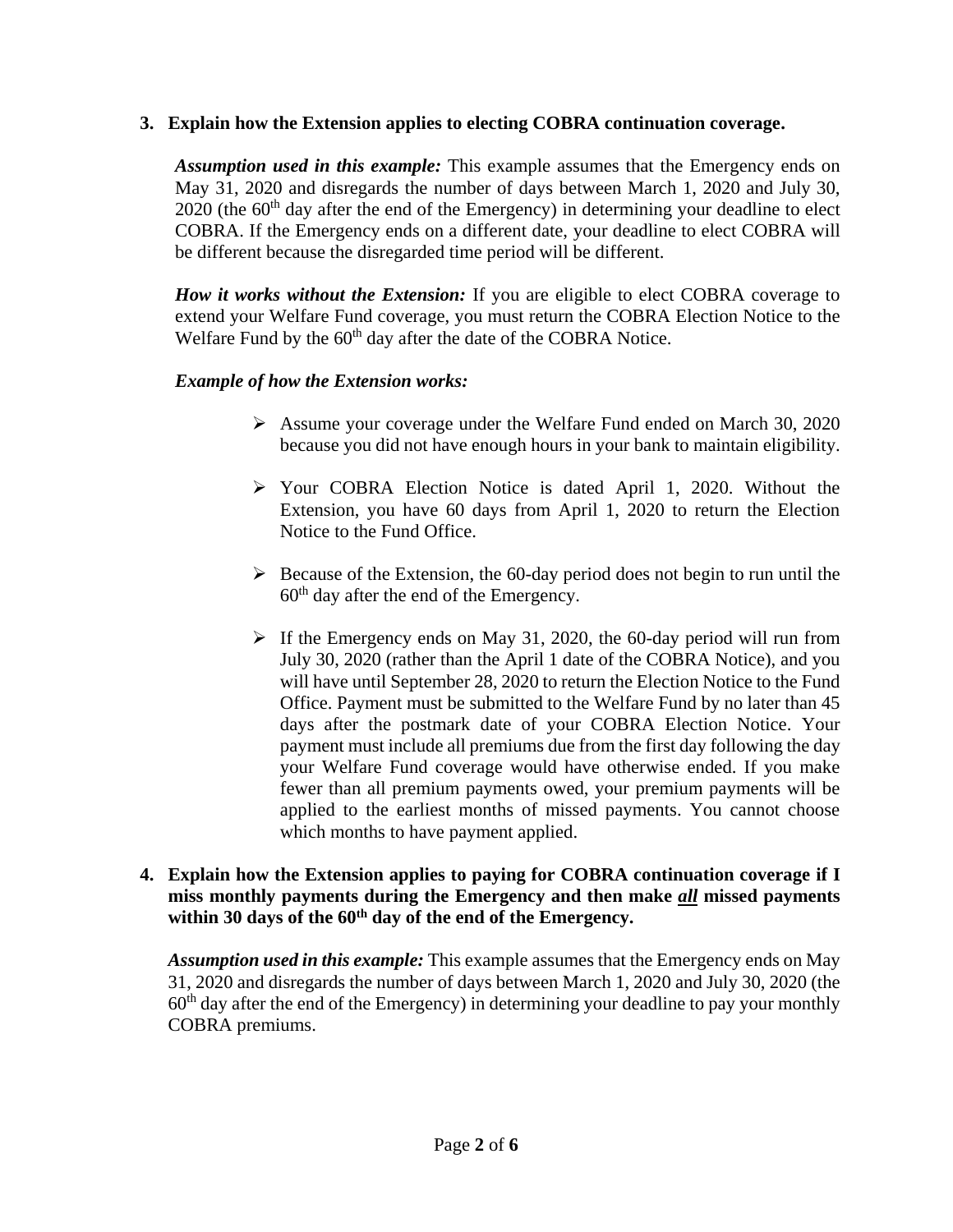*How it works without the Extension:* You must make monthly payments for COBRA coverage, with payments due on the first day of each month of coverage, subject to a 30 day grace period.

### *Example of how the Extension works:*

- ➢ Assume you had already elected COBRA and were paying for COBRA coverage on March 1, 2020.
- ➢ You paid your monthly COBRA premium for February 2020, but you do not pay COBRA premiums for March April, May, or June.
- ➢ Without the Extension, if you did not pay your March premium by March 31, 2020 (the last day of the grace period for March coverage), your COBRA coverage ends on February 29, 2020.
- $\triangleright$  If the Emergency ends on May 31, 2020, premium payments that became due on or after March 1 must be paid by August 29, 2020 – i.e., 30 days after July 30, 2020 (the  $60<sup>th</sup>$  day after the end of the Emergency).
- $\triangleright$  If you make premium payments for each of the five missed months March, April, May, June, and July – by August 29, 2020, your coverage will be reinstated retroactively for that entire period and you can continue COBRA for the duration of your COBRA period if you make timely monthly payments going forward.
- $\triangleright$  The Welfare Fund will not pay any claims on your behalf for any period in which you have not paid your premium. However, if you make timely payment under the Extension, your coverage will be reinstated retroactively.
- **5. Explain how the Extension applies to paying for COBRA continuation coverage if I miss monthly payments during the Emergency and then only make** *some but not all* **of the missed payments within 30 days of the 60th day of the end of the Emergency.**

*Assumption used in this example:* Same as the preceding example.

*How it works without the Extension:* Same as the preceding example.

*Example of how the Extension Works:*

- $\triangleright$  Same facts as the preceding example except that you only pay two months of COBRA premiums by August 29, 2020.
- ➢ Because you paid only two months, you will have retroactive COBRA coverage for March and April of 2020, the first two months of your unpaid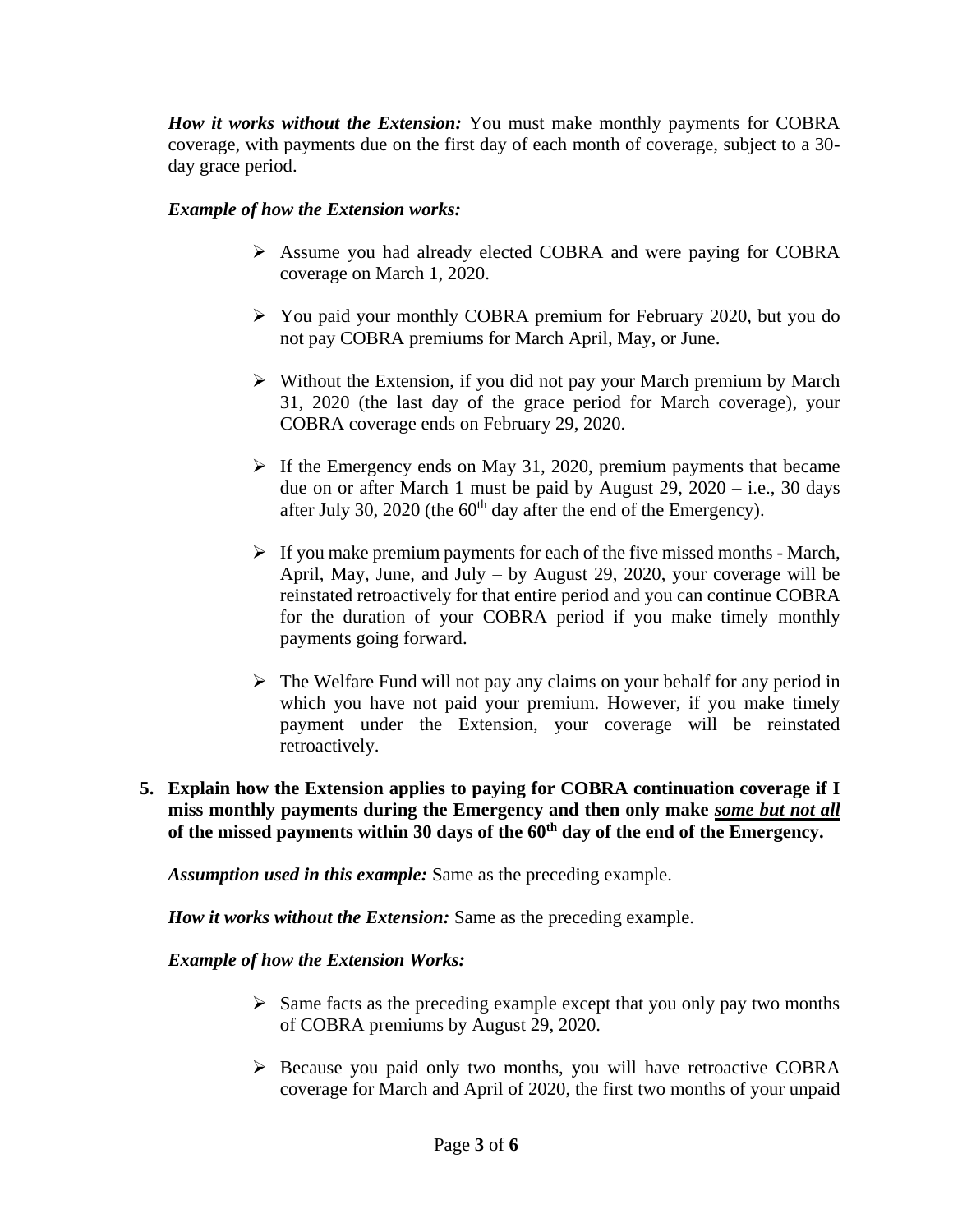COBRA period. Your premium payments will be applied to the earliest months of missed payments. You cannot choose which months to have payment applied.

➢ You will not be entitled to COBRA coverage after April 2020 and you will be responsible for payment of any healthcare services you received after April 2020.

# **6. I have read news reports about the possibility of a COBRA subsidy. What does that mean?**

As part of the response to the 2008 financial crisis, the American Recovery and Reinvestment Act of 2009 was enacted. This federal law reduced the amounts that workers who involuntarily lost their jobs between September 1, 2008, and May 31, 2010 had to pay for COBRA to 35% of the cost of COBRA coverage (rather than the full cost of COBRA coverage), and the Government subsidized the remaining cost.

There have been many calls for the Government to include a COBRA subsidy in a stimulus package in light of the current Emergency. Such relief has *not* been included in any of the relief provided to date. We cannot predict whether a COBRA subsidy will be included in a future stimulus package. We will provide updates if a COBRA subsidy is passed.

## **7. Explain how the Extension applies to filing a claim for benefits under the Benefit Funds.**

*Assumption used in this example:* This example assumes that the Emergency ends on May 31, 2020 and disregards the number of days between March 1, 2020 and July 30, 2020 (the  $60<sup>th</sup>$  day after the end of the Emergency) in determining your deadline to file a claim for benefits. If the Emergency ends on a different date, your deadline to file a benefit claim will be different because the disregarded time period will be different.

*How it works without the Extension:* The Summary Plan Descriptions (the "SPDs") for each of the Benefit Funds set deadlines by which claims must be filed. The deadlines vary based on the type of claim. The SPDs can be found online by visiting **www.nyccbf.org**.

### *Example of how the Extension works for a Welfare Fund claim:*

- $\triangleright$  The Welfare Fund SPD provides that the deadline for filing a claim with Empire for reimbursement is 365 days from when the charge is incurred.
- ➢ You incur a charge that is covered by the Welfare Fund on March 1, 2020.
- ➢ Without the Extension, you must file the claim with Empire by March 1, 2021.
- $\triangleright$  You do not submit the claim until April 1, 2021.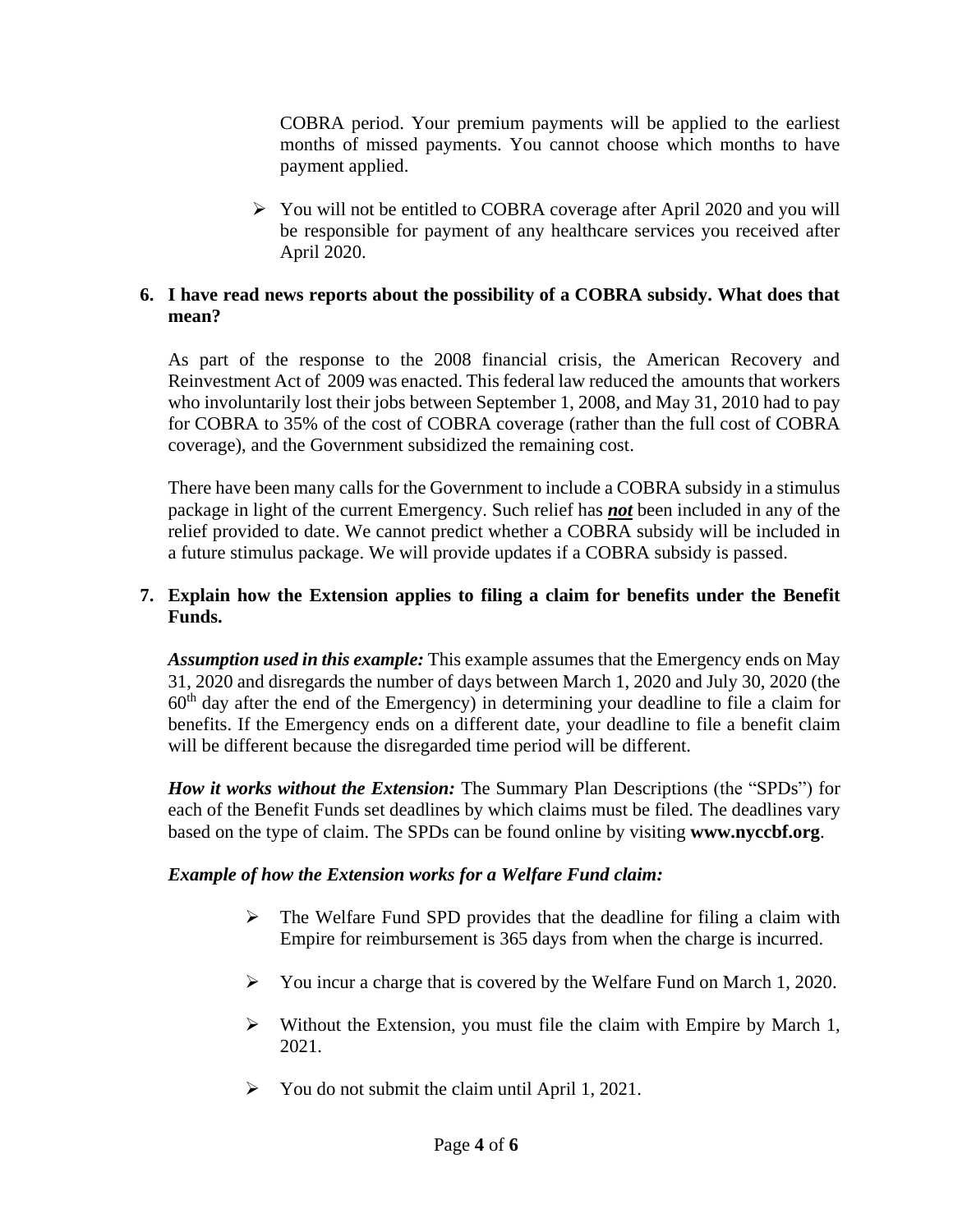➢ Your claim is still timely because (assuming the Emergency ends on May 31, 2020) the time between March 1, 2020 and July 30, 2020 is not counted in determining the 365<sup>th</sup> day for filing a claim. The 365-day period does not begin to run until July 30, 2020, the  $60<sup>th</sup>$  day from the end of the Emergency.

## **8. Explain how the Extension applies to filing an administrative appeal of a denied claim to the Trustees (or other entity responsible for appeals).**

*Assumption used in this Example:* This example assumes that the Emergency ends on May 31, 2020 and disregards the number of days between March 1, 2020 and July 30, 2020 (the  $60<sup>th</sup>$  day after the end of the Emergency) in determining your deadline to file an administrative appeal of a denied claim. If the Emergency ends on a different date, your deadline to file an administrative appeal will be different because the disregarded time period will be different.

*How it works without the Extension:* The SPDs for each of the Benefit Funds set deadlines by which administrative appeals of the denial of claims must be filed. The deadlines vary based on the type of claim.

## *Example of how the Extension Works for a Pension Fund appeal:*

- ➢ The Pension Fund SPD provides that if your application for a Regular Pension is denied, and you wish to appeal the denial, you must submit an appeal to the Appeals Committee of the Board of Trustees within 60 days of the date of the Fund Office's denial notice.
- $\triangleright$  The Fund Office's notice of denial of your application for a Regular Pension is dated March 1, 2020.
- $\triangleright$  Without the Extension, your appeal to the Administrative Committee must be filed within 60 days of the date of the denial notice – in this case, by April 30, 2020.
- $\triangleright$  Applying the Extension (and assuming the Emergency ends on May 31, 2020), the 60-day period to file an administrative appeal will not begin to run until 60 days after July 30, 2020, which is September 28, 2020.

## **9. Explain how the Extension applies to requesting enrollment in the Welfare Fund under a special enrollment period.**

*Assumption used in this example:* This example assumes that the Emergency ends on May 31, 2020 and disregards the number of days between March 1, 2020 and July 30, 2020 (the  $60<sup>th</sup>$  day after the end of the Emergency) in determining your deadline to request special enrollment. If the Emergency ends on a different date, your deadline to request a special enrollment will be different.